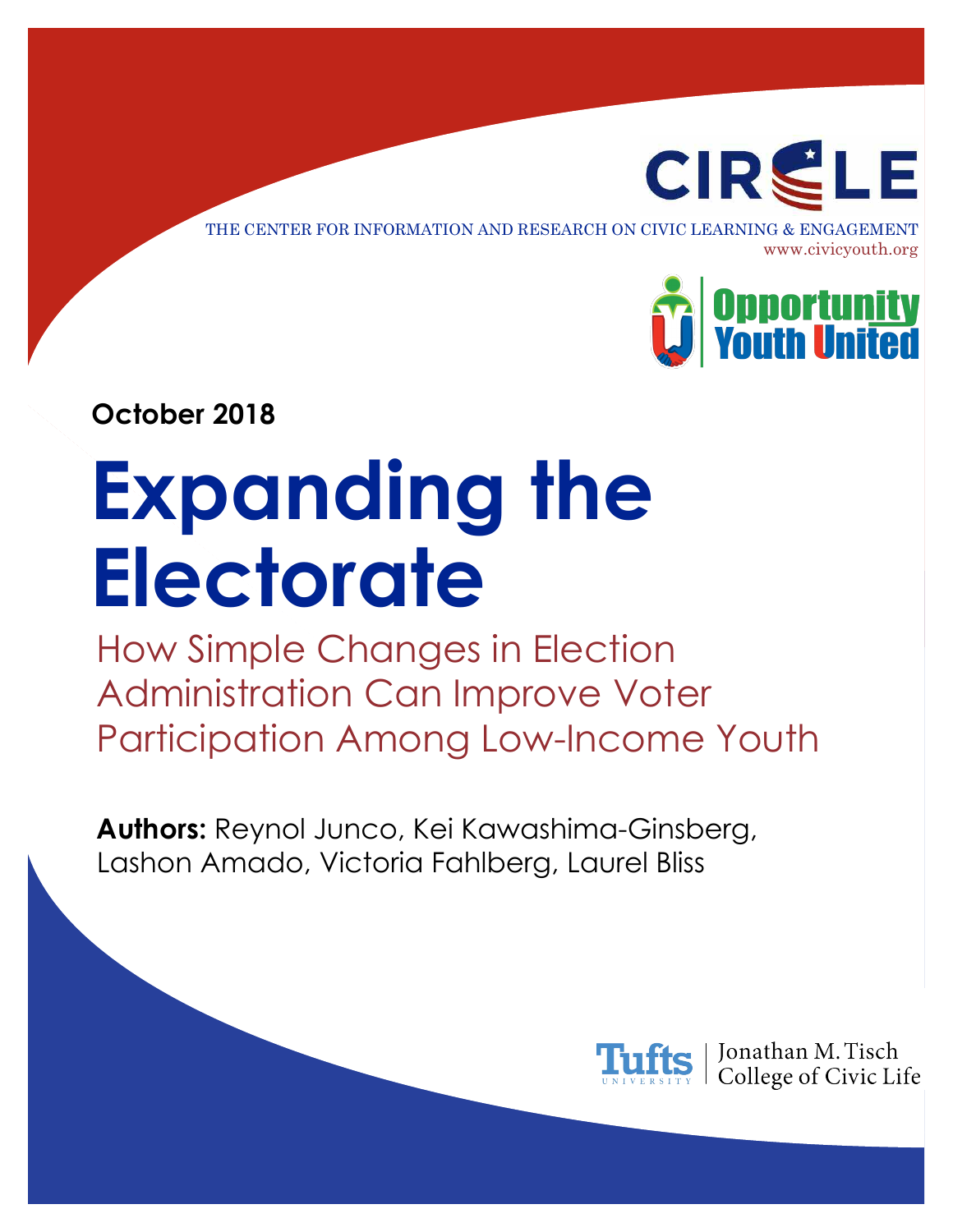## **Introduction**

Low voter participation among young people is a persistent challenge to a healthy republic, which requires broad engagement by citizens from diverse backgrounds. Among youth, however, there is a large disparity in voter participation by educational attainment, which is highly correlated with social class. For example, according to Census data, the 2014 midterm turnout among young citizens aged 18-29 was 19.9%—the lowest ever recorded. However, among the same population, turnout was 11.5% for those who had not gone to college and 15.2% for young people whose family's annual income was below \$40,000. Even among registered non-college and low-income young voters, turnout was only about 33% in both of these groups. On the other hand, their affluent and highly educated peers voted at rates similar to that of older populations (46%). Interestingly, while media reports suggest young voters overwhelmingly vote for Democrats, CIRCLE data show this is not the case, with 18 to 29-yearolds having a wide range of ideological backgrounds. 1,2

Low-income youth are often seen as a "challenging electorate" by campaigns and other political actors. Scholars have historically explored many reasons why low-income youth do not participate in elections, and in civic life overall, as much as their more socioeconomically advantaged peers. Some have focused on a lack of motivation, others on a lack of accurate information, and still others have explored how challenges related to having a low income make it more difficult to vote. Low-income youth often have to juggle multiple jobs with inflexible schedules, along with numerous personal responsibilities. These economic struggles can translate into multiple logistical barriers to voting, such as having to find a ride, securing childcare, or finding someone to cover a shift. While these and other myriad challenges have been posited by researchers, much less is known about how to concretely address them and actually improve voter participation among low-income youth.

We believe these young people are "opportunity youth": individuals who, when given the chance for meaningful civic and political engagement, can make a significant positive impact in their lives and their communities. To address the critical knowledge gap about how best to increase their participation in democracy, the Center for Information and Research on Civic Learning & Engagement (CIRCLE) partnered with Opportunity Youth United (OYU) to conduct a study focused specifically on this question. CIRCLE, a leading research center on youth engagement at Tufts University's Tisch College of Civic Life, and OYU, a grassroots nonprofit dedicated to empowering low-income youth, jointly designed and conducted a survey of over 1,200 young people, ages 18-34, from six states across the country: Arizona, Kentucky, Louisiana, Massachusetts, Mississippi, and Washington. Because researchers who are affiliated with OYU distributed the survey among the population OYU serves, the respondents are overwhelmingly youth from socioeconomically disadvantaged backgrounds. (Please see the appendix for a detailed methodology).

The survey results provide an in-depth look at how this particular population of young adults understands elections, their barriers to participation, and their interactions with the electoral system and election officials. They also provide a road map for promoting a discussion of how election administrators and other stakeholders can help opportunity youth feel welcomed, valued, and encouraged to fulfill their vitally important role in our democracy.

 $\overline{a}$ 

<sup>&</sup>lt;sup>1</sup> CIRCLE (2017). Millennials After 2016: Post-Election Poll Analysis. Analysis of youth attitudes, tendencies, and prospects for future engagement. Medford, MA:<br>Tufts University. https://civicyouth.ora/wp-content/uploads Tufts University.<https://civicyouth.org/wp-content/uploads/2017/03/Millennials-after-2016-Post-Election-Poll-Analysis.pdf> <sup>2</sup> CIRCLE (2018) *Millennials' Diverse Political Views: A Typology of the Rising Generation*. Medford, MA: Tufts University.

https://civicyouth.org/wp-content/uploads/2018/02/millennials\_diverse\_political\_view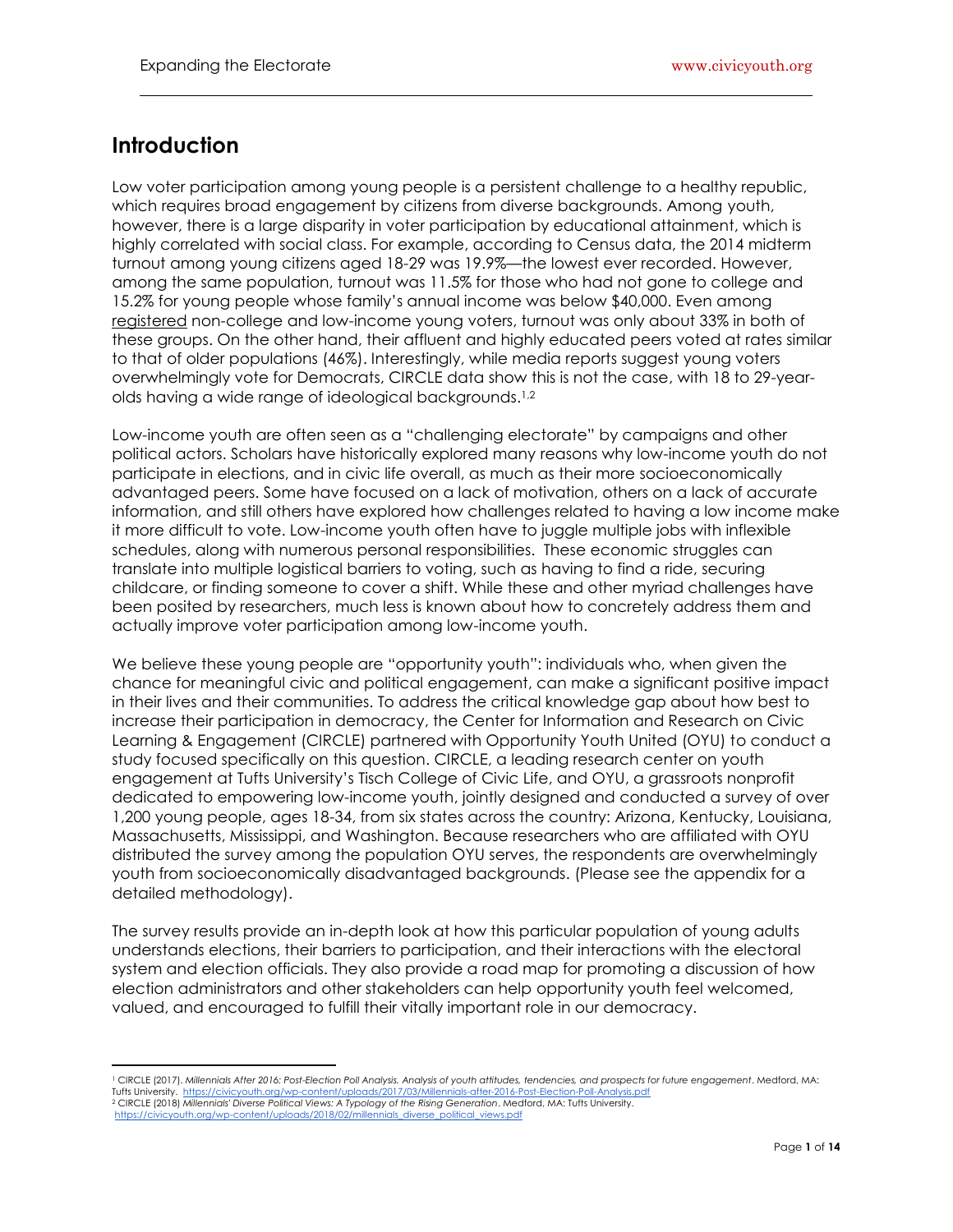## **Key Findings and Recommendations**

Our study indicates that young people care about voting and understand its importance. The vast majority (88%) of those surveyed feel that voting makes a difference, and very few (7%) feel that it's "a waste of time." They are far from apathetic, but many have faced challenges or have not had the opportunities necessary to make voting a regular part of their lives. This report sheds light on some of those obstacles, and ways to address them.

The findings suggest that opportunity youth are often not asked or encouraged to participate, and have frequently grown up in a culture of low civic participation and distrust toward public officials. By and large, voting is neither a habit nor expectation in their communities; most do not hear about elections and politics in their everyday interactions with family, friends, and coworkers; and they lack role models who can provide accurate election-related information and demonstrate voting behavior. For instance, our survey finds that some young people fear they would not know how to fill out a ballot and would have no one to help them figure it out. Many lack information on the practicalities of successfully registering and going to the polls. They are confused about what identification documents—if any—they need to bring to the polls, and are unsure about whether previous arrests or convictions may affect their ability to vote.

*"I learned that, although I am constantly battling misconceptions about young people, I had misconceptions of my own. I let what everyone was saying about young people get into my head. I was surprised with the results of the survey because, just like everyone else, I expected young people not to care about voting."*

—Survey Research Associate

The effects of not coming from a community that expects or teaches voting can reach far beyond a lack of information. Research shows that having a "voter identity," a sense that voting is part of who you are, is a positive predictor of voting. Socialization activities, such as regular discussion of public issues and voting with family members, contributes to much of that identity formation. <sup>3</sup> Our study found that this type of socialization is not occurring among low-income youth. Less than half of young people surveyed thought that almost everyone in their families voted, and less than a third believed that their associates or colleagues voted. In addition, half of those surveyed reported that their peers don't even talk about voting during election time. Without these social cues and expectations, it becomes difficult to establish and develop norms that could drive voting behavior among low-income youth. Case in point: more than half of young people in our survey don't believe they have a responsibility to vote. The lack of a voter identity even transcends other important correlates of youth voting. Having a college education is a strong predictor of voting but, in our low-income youth sample, going to college alone did not make respondents more likely to consider voting to be a part of who they are.

These challenges are compounded by the fact that, based on our experiences attending convenings of election officials, relatively little is known about the needs of young voters in lowincome communities; partly because relatively few election administrators are in that age group, and partly because young people in those communities hardly ever contact their offices. Thus, we conclude that if election administration professionals better understood the needs and priorities of low-income youth—and, vice versa, if low-income youth better understood the information and support that election administrators can offer—both could make changes together to encourage greater voter participation.

 $\overline{a}$ <sup>3</sup> The Commission on Youth Voting and Civic Knowledge (2013). *All Together Now: Collaboration and Innovation for Youth Engagement. The report of the*  Commission on Youth Voting and Civic Knowledge. Medford, MA: Tufts University[. http://www.civicyouth.org/wp-content/uploads/2013/09/CIRCLE-youthvoting](http://www.civicyouth.org/wp-content/uploads/2013/09/CIRCLE-youthvoting-individualPages.pdf)[individualPages.pdf](http://www.civicyouth.org/wp-content/uploads/2013/09/CIRCLE-youthvoting-individualPages.pdf)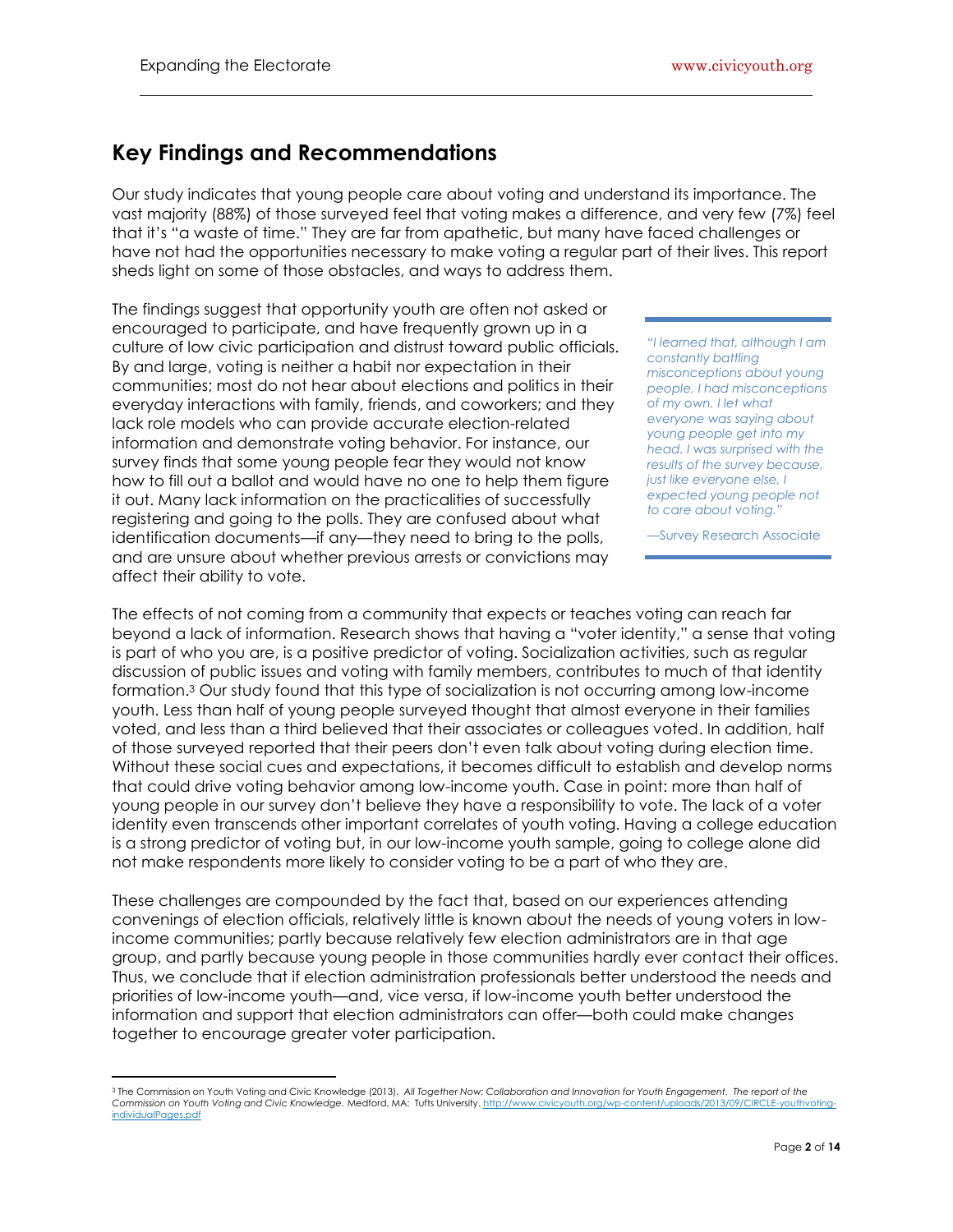Our study reveals that many of these changes are simple additions and adjustments that can increase young people's access to voting and improve their perception of the electoral system. At the same time, research suggests that voter education must go beyond merely making information available on an existing website: it must meet young people where they are, identify what young people already do or do not know in order to address specific knowledge gaps, allay concerns about electoral engagement, and build comfort and trust where little may exist.

We believe the recommendations below can serve as a jumping-off point for this important work, which may require partnering with youth groups and other forms of substantive engagement with low-income youth:

- **1. Expand Access to Essential Information**: Young people should be aware of all the ways they can register to vote, especially where online registration is available. This information should be highly visible and easily accessible, especially on mobile devices, not buried in PDFs or other documents that youth must download or print.<sup>4</sup>
- **2. Understand that Young People Move a Lot**: Youth move around more frequently than older voters, but are often unaware that they must be registered at their current address to vote at the nearest polling place. This information must be communicated to them when they register to vote for the first time, and via regular reminders. Encouraging local companies, nonprofits, and educational institutions to remind people to update their registration address when they interact with young people could be an efficient strategy. Concentrating on companies in sectors that tend to employ many young people (such as fast food, retail, sales, etc.) would help focus these outreach efforts.
- **3. Decode the Precinct Lingo**: Young people need to know how to easily identify and verify their current voting precinct. When precinct locations are communicated with numbers, abbreviations, or other ways that aren't easily understood by new members of a community, it can create more confusion for young voters.
- **4. Deliver the Voting Schedule to Youth**: Youth need to know the dates of various elections and the opening hours of polling places, but they may not be able to locate key information on an official website—or may not even know there is such a website where they can find that information. Be sure to provide these vital facts through multiple channels and emphasize details that may help them vote; for example, whether polling places will be open into the evening hours.
- **5. Tell Youth What They Need to Bring:** Young people need clear information regarding what documentation, if any, must be presented at the polls. Be sure to emphasize exactly what is required in these documents (e.g. exactly matching names, address consistent with registration address, etc.). As with all of these recommendations, do not simply assume that they already know this information.
- **6. Get Them Back on The Rolls**: Many youth are unaware that, in some cases, they do not lose their right to vote for any period of time after a misdemeanor or felony arrest and/or conviction. Where that's not the case, youth need access to state-specific information on voting rights restoration after a felony or misdemeanor arrest or conviction.

 $\overline{a}$ 

<sup>4</sup> National and local groups such as the *[Code for America Brigade](https://brigade.codeforamerica.org/)* can help government agencies provide digital access to their services.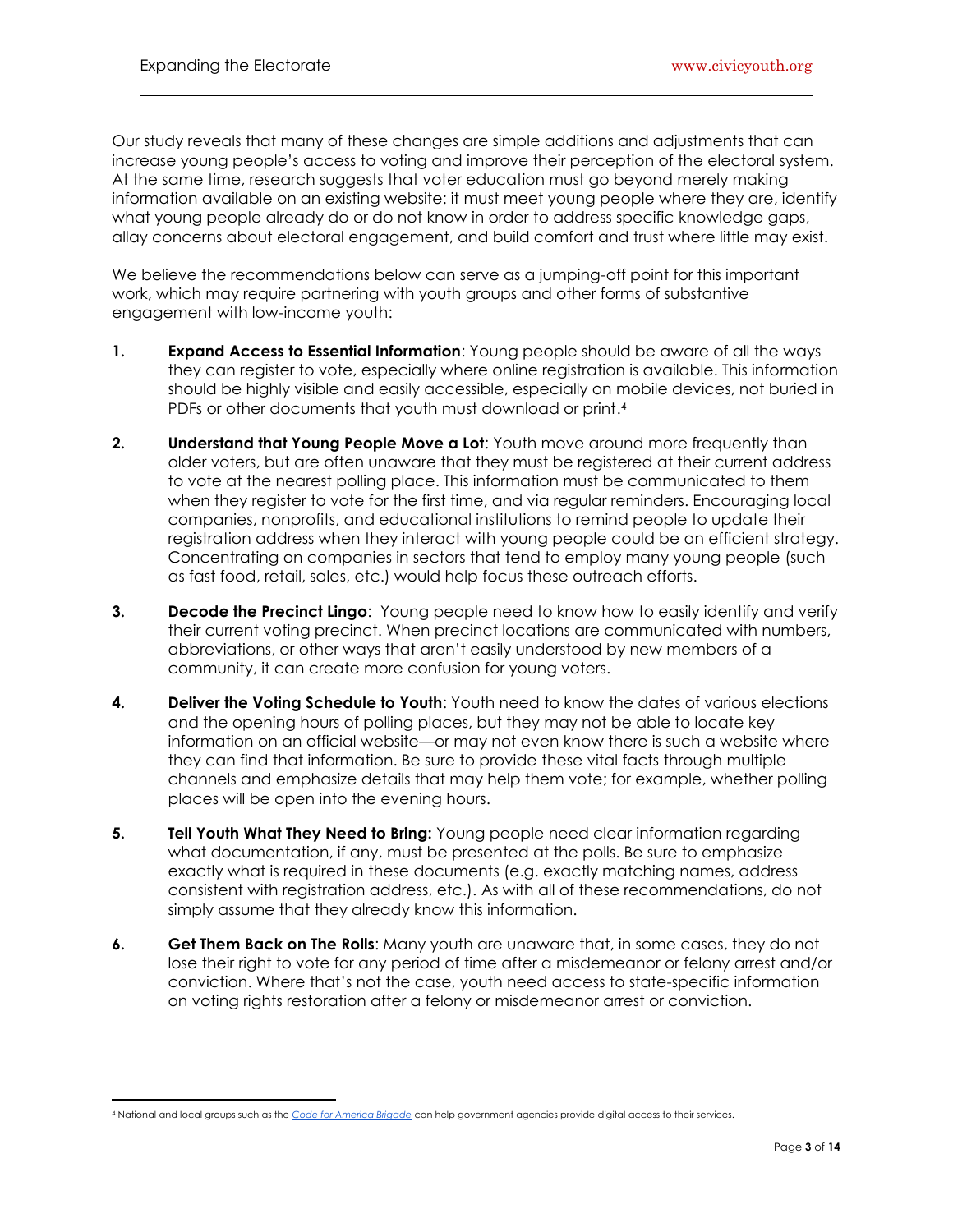- **7. Recruit Young, Paid Poll Workers**: Young people rarely see election officials and poll workers who "look like them." Having young, diverse poll workers could increase lowincome youth's comfort at the polls, and/or their comfort communicating with an election office. At the same, many young people who are struggling economically cannot afford to volunteer their time, so it is important to carefully recruit and remunerate poll workers.
- **8. Work with Young Leaders to Create a Culture of Voting**: Low-income youth need encouragement and assistance to establish voting norms for themselves, and thereby become role models for their peers and family members. Young peer leaders can influence culture through social media and their direct interaction with youth. Working to establish a positive connection between young leaders from diverse backgrounds, and arming them with useful electoral information, could influence this culture over time.

*"I wish adults and elected officials understood that young people care. We want to create change. We want to learn. We just need to be heard. If we constantly tell young people that they're unreliable, they're going to become unreliable."*

—Survey Research Associate

- **9. Support Community Conversations**: Although it is not usually an election administrator's job to plan or host candidate and issue forums of any kind, supporting these events by spreading information about them through your channels could help young people, many of whom, according to our survey, felt "too uninformed" to vote, feel more knowledgeable about candidates and issues.
- **10. Make Yourself Available to Young People:** Youth who are new to the voting process may have questions, run into technical problems while trying to register online, or otherwise require support. Have processes and avenues to communicate with young people and answer inquiries, especially on platforms that youth typically use to communicate (i.e. text messages, messaging apps, and social media).

## **Survey Findings**

#### **Time, Transportation, and other Logistical Challenges Deter Youth**

It can be very challenging for young people who are struggling economically to find time to go to the polls. More than half (52%) of youth in our survey reported that they would have to rearrange their work schedule to vote; 16% said it would be even more difficult because they would have to find someone to cover their shift. Most young people were not sure if their school or employer would allow them to take time off to vote: only a quarter reported that their employers allowed them to go vote without taking personal time, a fifth reported that their school allowed them to take time to go vote, and just 16% of respondents reported that their state law allows them to leave work without taking personal time.

Transportation presents an additional challenge for low-income youth: a quarter of young people in our survey said they would need a ride to get to the polls. In short, many low-income youth found voting to be a daunting task involving them asking for multiple "favors" because they do not live and work in an environment where voting is part of the culture.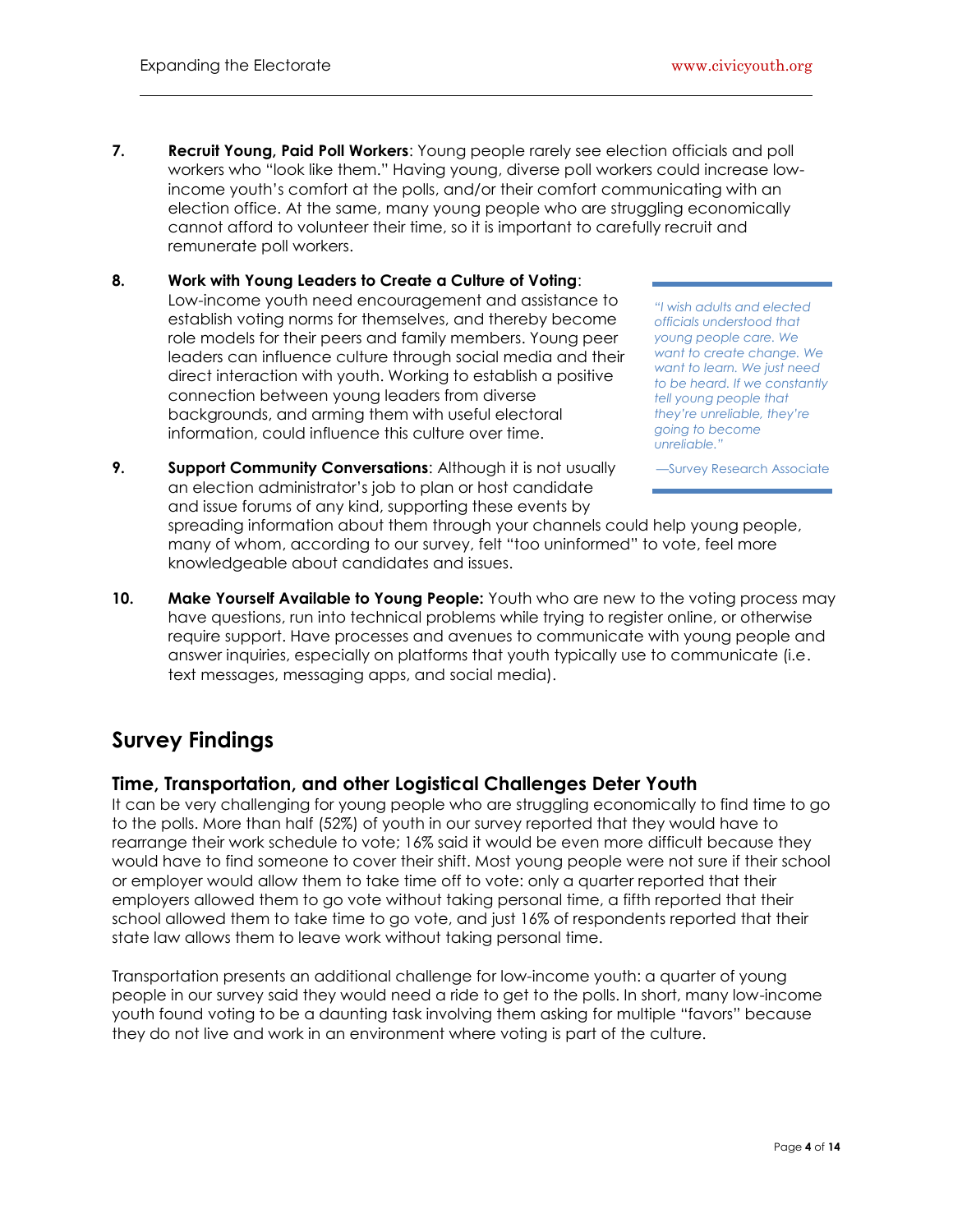**Takeaway:** Where states allow it, election offices can encourage local employers and educational institutions to explicitly communicate workers' and students' rights to take time off to vote. They can also proactively let young people know about community resources like ride sharing programs that may be available to help get people to the polls. 5



### **Youth May Not Know What They Don't Know**

Only half of surveyed youth were confident that they would be fully prepared to vote if an election happened "next week." More than a quarter were registered to vote in a precinct other than their current one, and about the same number were unable to travel to the precinct where they were registered. Another 11% were unsure where their precinct was located. This confusion is exacerbated by the fact that young people are highly mobile and don't always know to, or follow through with, updating their address in order to vote at their current location. Among the young adults who participated in this survey, 70% reported that they were registered to vote, but a quarter of them moved last year and only 40% of them had changed their voter registration.

The young people surveyed were also largely unfamiliar with online access to voter registration: although five of the six states where participants were surveyed offer online voter registration, only 17% of youth living in those five states registered to vote online. More frequently (38%) they registered at in-person locations such as a library, community organization, post office, town hall or, most commonly, at the DMV. Community leaders who have deep experience with opportunity youth report that young people often value face-to-face voter registration opportunities, since they can ask questions and ensure that they have completed the registration form correctly.

 $\overline{a}$ 5 Based in part on the results of our survey, the ride sharing servic[e Lyft will start to provide free or reduced-cost rides to the polls](https://blog.lyft.com/posts/2018/8/22/get-out-the-vote) in underserved communities.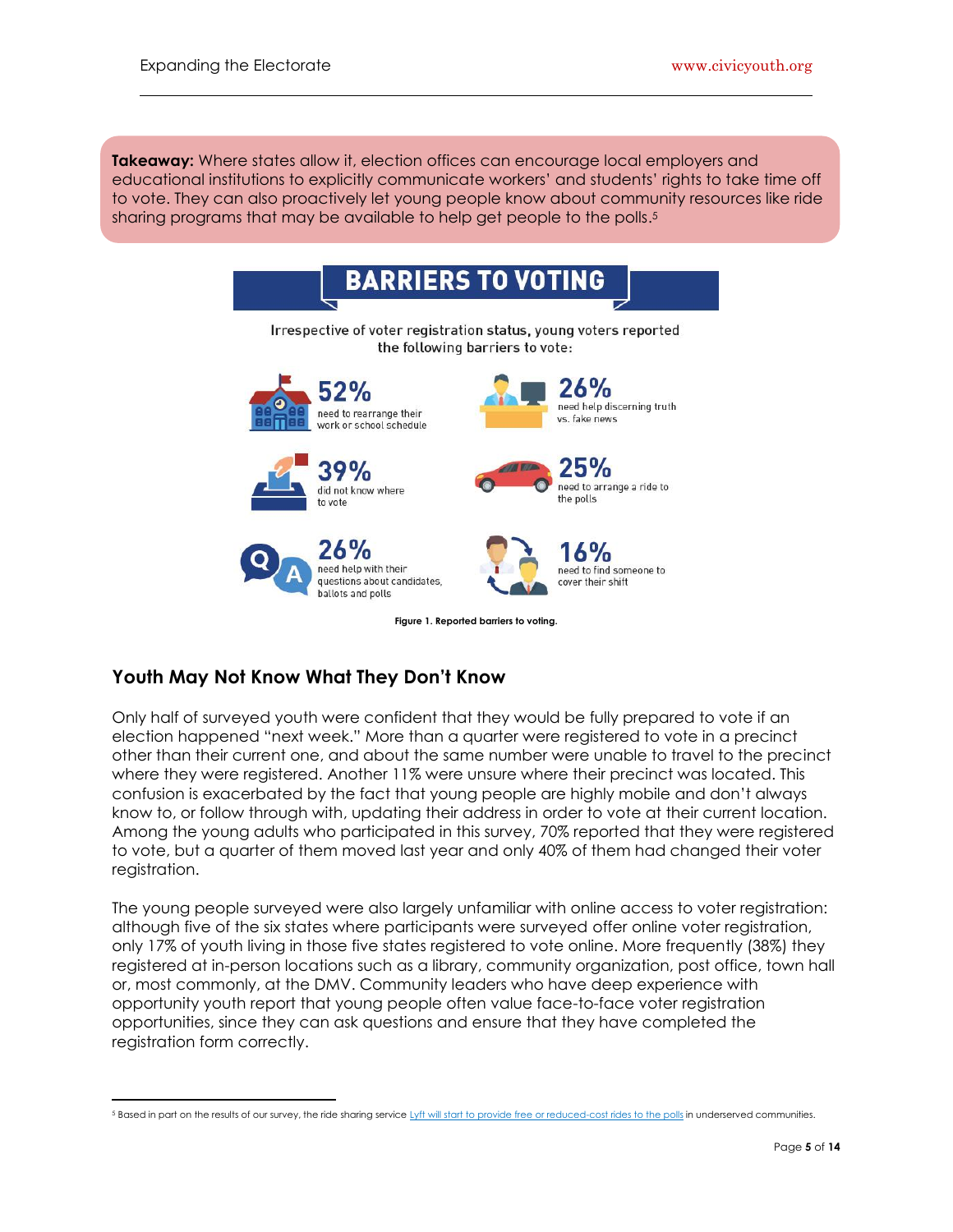The data also revealed a unique challenge for young voters who are unfamiliar with the voting process: they don't know what they don't know. We found that, perhaps counterintuitively, the less young people in our survey knew about voting and elections, the *fewer* barriers they saw to voting. Youth with less educational attainment also identified fewer obstacles among the tasks they believed they would need to complete to vote in a hypothetical upcoming election. On the other hand, older survey participants (aged 23-34) were more likely to identify barriers to voting, which could suggest that they already have experience with the process and are more aware of potential challenges, and/or that they must contend with more personal or professional issues like rearranging work schedules or arranging childcare. This group of youth who are less likely to identify barriers warrants particular attention, because their lack of understanding makes them less likely to actively seek out specific information about where, how, and when to register and vote. Thus, they may face a completely unfamiliar or unanticipated barrier that prevents them from voting.

Some jurisdictions are already addressing this problem in innovative and accessible ways. For instance, the City of Minneapolis Elections & Voter Services office's website has a comprehensive section dedicated to voter outreach and education. The resources therein assume no prior knowledge of registration and voting, and provide visual and written information to anyone who's interested in learning about registration, understanding the ballot, and voting. These web pages include important information we don't often see in many other voter education sites and materials, such as accurate information on [the rights of voters,](http://vote.minneapolismn.gov/outreach/WCMSP-184173) and [a video](https://youtu.be/n2HfWIGhoQQ) showing exactly how to fill out and vote via a mail-in ballot in Minnesota.

**Takeaway:** It is crucial to never assume what young people do and do not know about elections, and to be proactive about providing information—especially about options like online registration (where available) that youth are evidently unfamiliar with. At the same time, election administrators should not over-rely on digital tools, since low-income youth may prefer to register in person so they can get help and ask questions, which underscores the importance of being available and responsive. Understanding and embracing young people's mobility is also vital in order to ensure that they know their precinct and are registered correctly.

#### **Confusion over Voter ID and Voter Disenfranchisement is Widespread**

Young people today are far less likely to drive than young people were a few decades ago, so they are less likely to possess a driver's license. While 34 states request or require a form of ID for voting, only six actually have a "strict photo ID" law that requires a driver's license, passport, military ID, or Tribal ID card, <sup>6</sup> and many other states accept non-photo IDs such as utility bills and bank statements. This combination of disparate state laws on photo ID, and the federal Help America Vote Act's mandate for all states to require identification from all first-time voters, make it difficult for youth to understand exactly what they need in their jurisdiction.

Our data reflect that uncertainty: by and large, survey participants found voter ID rules to be confusing, and they often assumed the laws to be more restrictive than they actually are. A vast majority (88%) of the young adults in our study thought they had to show a photo ID when voting even though only one state in the survey (Mississippi) has a strict photo ID law. Incorrectly believing that one must show a driver's license or similar form of identification to vote could drive

 $\overline{a}$ 6 Underhill, W. (2018). Voter Identification Requirements and Voter ID Laws. http://www.ncsl.org/research/elections-and-campaigns/voter-id.aspx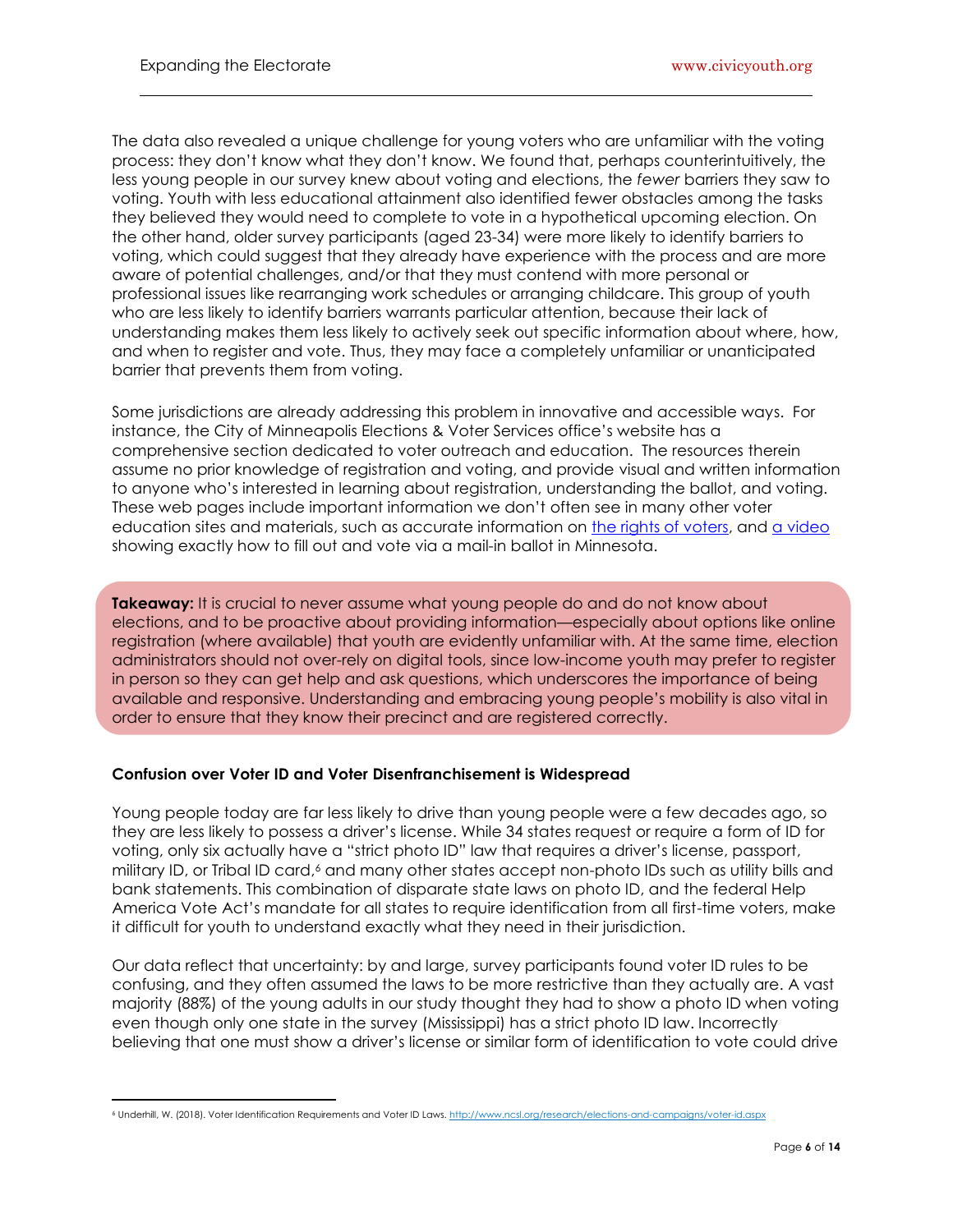$\overline{a}$ 

down youth turnout; our previous research<sup>7</sup> suggests that strict photo ID laws have a negative effect on voting among youth who had not attended college. Without a clear understanding of what documents, if any, are needed at the polls, young people could fear being turned away and feel discouraged from going to vote, especially if they already find the process daunting, as many low-income youth do.

The City of Boston's official online voting guide is a strong model of how to provide information about voter ID in a clear yet comprehensive manner. It states, in a visible font, that voters are not required to show an ID. It also lists some conditions under which voters may be asked to present identification at polling place. All of this information is presented directly on the web page—rather than on a PDF document—which makes it easier to access on a mobile device.

| You may be asked to show identification when you check-in at your  | You aren't required to show a photo ID. |
|--------------------------------------------------------------------|-----------------------------------------|
| polling place if:                                                  | You can learn more about acceptable     |
| • you are voting for the first time in Mass. in a federal election | identification on the state's website.  |
| ▶ you are an inactive voter                                        |                                         |
| • you are casting a provisional or challenged ballot, or           | <b>LEARN MORE ABOUT IDENTIFICATIONS</b> |
| • a poll worker has a reasonable suspicion that leads them to      |                                         |
| request your identification.                                       |                                         |

**Source: City of Boston https://www.boston.gov/voting-boston#id-requirements**

Young voters are also confused about voter disenfranchisement related to past criminal arrests or convictions. For example, 40% of the young people surveyed reported that they didn't know if someone on probation after a felony conviction could vote, and 45% said they didn't know if someone with a previous felony conviction but an expunged record could vote. About 42% weren't sure if someone who paid a fine for a DUI could vote, if those convicted of a misdemeanor who completed their sentence could vote, or if someone with a suspended driver's license could vote. Youth with less formal education expressed even more confusion about these possibilities.

That uncertainty is not exclusive to young voters. A decade ago, a study found that election officials were themselves confused about voter eligibility rules and registration procedures for people with criminal convictions. <sup>8</sup> That's not surprising, given the wide range of relevant (and frequently changing) laws across the country. Case in point, among the six states we surveyed, only Kentucky permanently disenfranchises individuals with a felony conviction, while Arizona

<sup>7</sup> Commission on Youth Voting and Civic Knowledge (2013). *All Together Now*: *Collaboration and Innovation for Youth Engagement*. Medford, MA: Tisch College of Civic Life. https://civicyouth.org/wp-content/uploads/2013/09/CIRCLE-youthvoting-individualPages.pdf <sup>8</sup> Wood, E. & Bloom, R. (2008). *De Facto Disenfranchisement*. Brennan Center for Justice: [https://www.brennancenter.org/publication/de-facto](https://www.brennancenter.org/publication/de-facto-disenfranchisement)[disenfranchisement](https://www.brennancenter.org/publication/de-facto-disenfranchisement)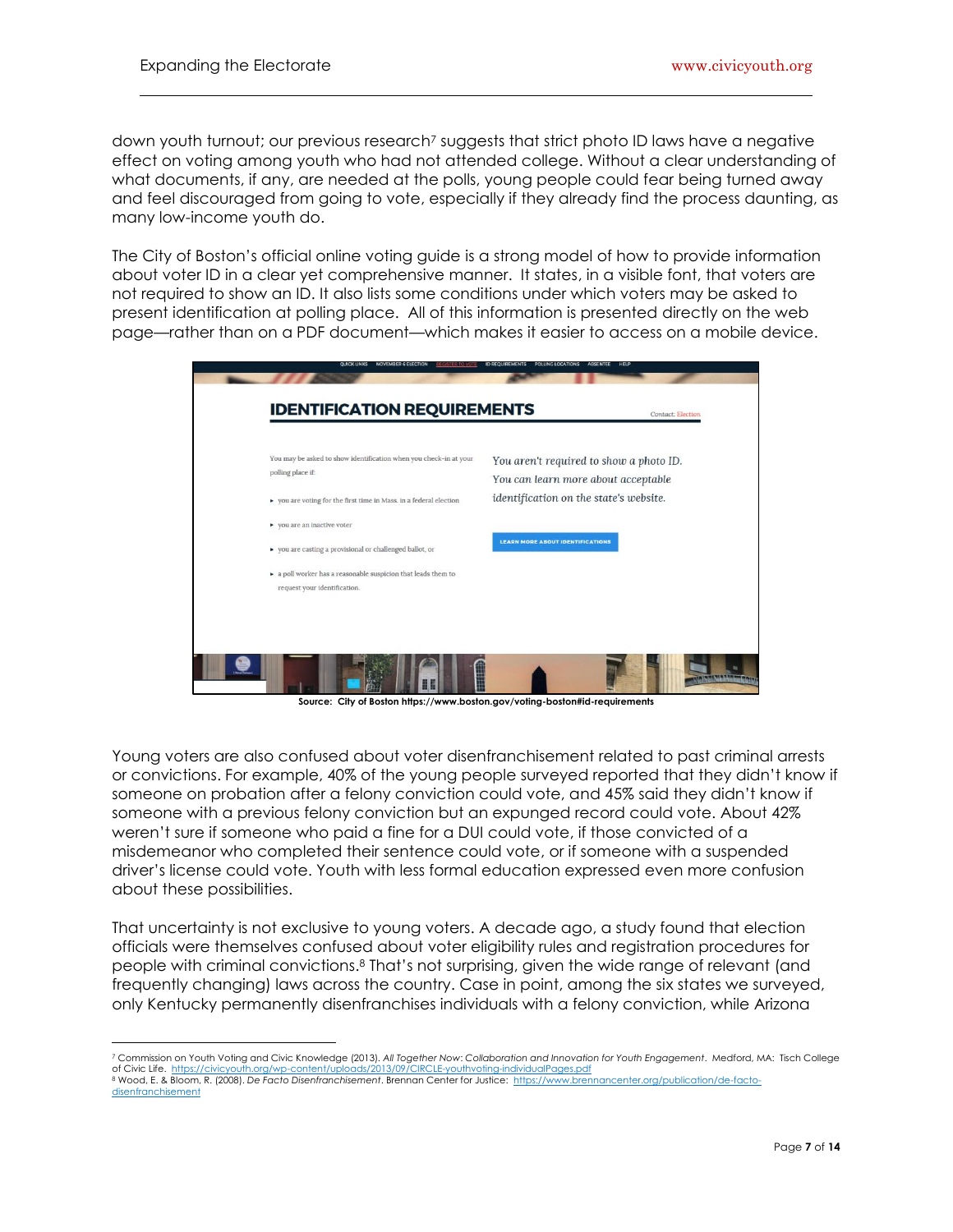and Mississippi have some crimes that result in permanent voter disenfranchisement. Louisiana and Washington fully restore voting rights to felons, but only after they have fully completed their sentence, while Massachusetts restores voting rights to felons as soon as they are released from prison.



In all five situations, people are legally allowed to vote in most or all states. **Figure 2. Percentage of youth who think (or don't know whether) the listed offenses disqualify them from voting.**

**Takeaway:** We encourage election officials to create a simple concrete guide for first-time voters that clearly outlines the state or jurisdiction-specific laws regarding voter ID requirements and the voting rights of people with a history of arrests, convictions, and/or incarceration including, where applicable, the specific steps individuals need to take to restore their voting rights. It is important to not only share accurate information in an accessible manner, but also to specifically identify and target groups who do not actually get disenfranchised for their offense; for instance, if a state does not revoke the voting rights of people who are convicted of a DUI and have paid a fine, they should be told explicitly that they can still vote. When shared widely, these guides can give young voters an authoritative source of information on how to "do it right" and give them confidence that their votes will be counted.

#### **Polling Places Can Intimidate Young People**

Our study indicates that polling places can feel like unwelcoming and even intimidating places to low-income youth. Only a quarter of youth surveyed saw poll workers who "looked like them," and even fewer (13%) saw young people working at the polls. Less than half (41%) reported that they thought election workers made an effort to ensure that young people like them could vote, and 15% reported that they believe poll workers didn't care about them or understand them. Those with more challenging economic situations, and with lower levels of formal education, were even more likely to harbor negative views of poll workers and polling places.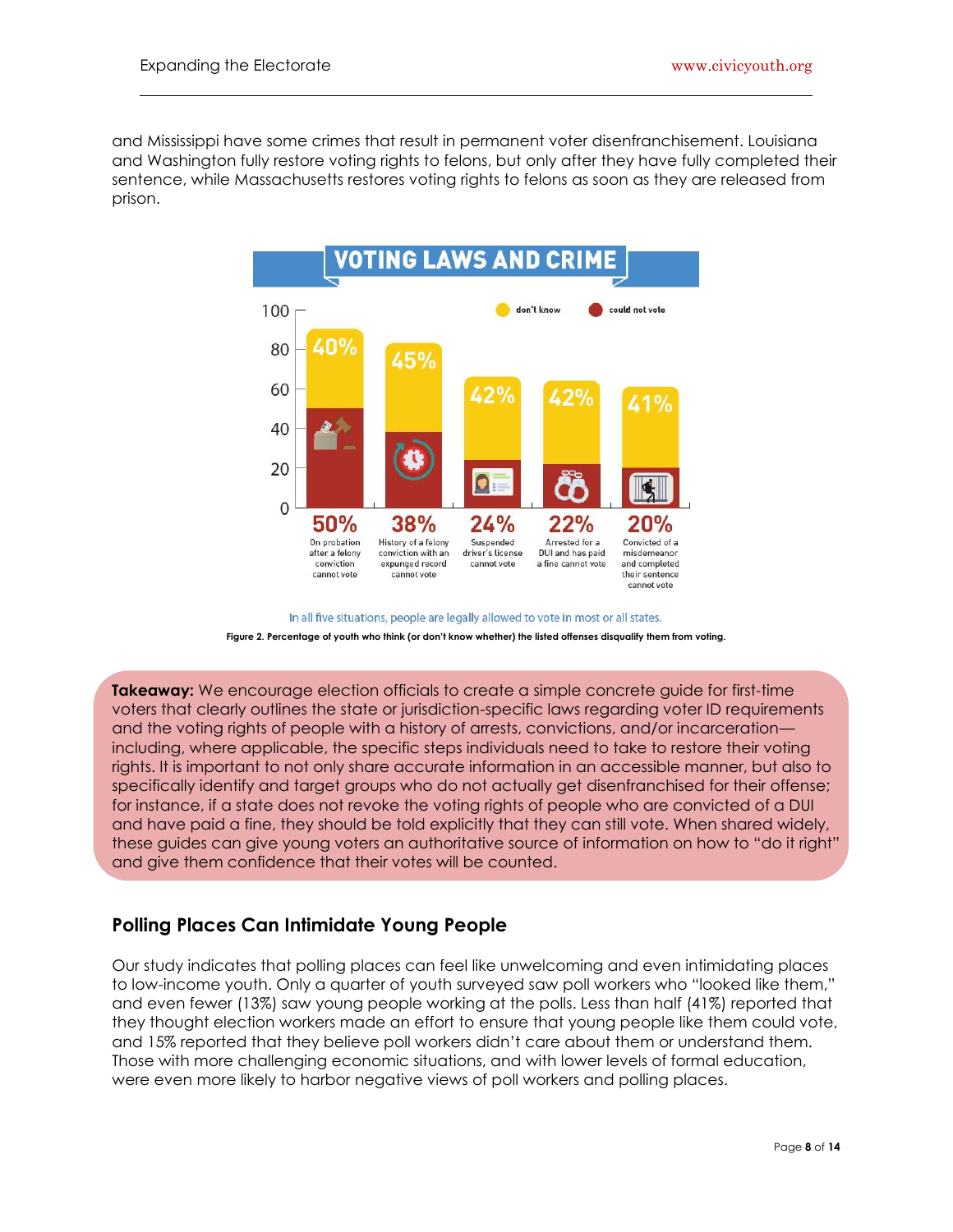

**Figure 3. Negative voting experiences reported by youth.**

The survey also found that, for various reasons, some youth are apprehensive about the experience they may have trying to vote. Five percent were worried that they did not know how to fill out the ballot, and 4% reported believing they would be "hassled" by poll workers. Again, those who had more challenging economic situations were much more likely to say that they felt intimidated by election officials at polling places. Although only a relatively small minority of youth harbor these feelings, it is a grave concern, because having a negative experience as a first-time voter can have a lasting impact on future voting behaviors.

**Takeaway:** Given some young people's apprehensions about the voting process, election officials must make a concerted effort to make them feel understood, valued, and welcomed when trying to cast a ballot—especially when there are stark demographic differences between poll workers and low-income youth. When possible, administrators should actively recruit local youth as poll workers, through high schools and community organizations. However, it should be noted that low-income youth will often need to be compensated in order to spend their time on the requisite trainings and actually working on Election Day. It is important to consider "hidden costs" such as transportation and childcare, which can possibly be addressed by offering childcare or holding training in a convenient location.

#### **Lack of Election Information is a Persistent Problem**

In our survey, 17% of young people said that they don't think they "know enough" to vote. Even if election systems are running smoothly, polling places are more welcoming to youth, and information about voter IDs is clearly presented, there may still be young people who simply will not vote because they are not sure if they are getting the right information about the election, or they feel that they are uninformed about who is on the ballot and exactly what their votes will mean.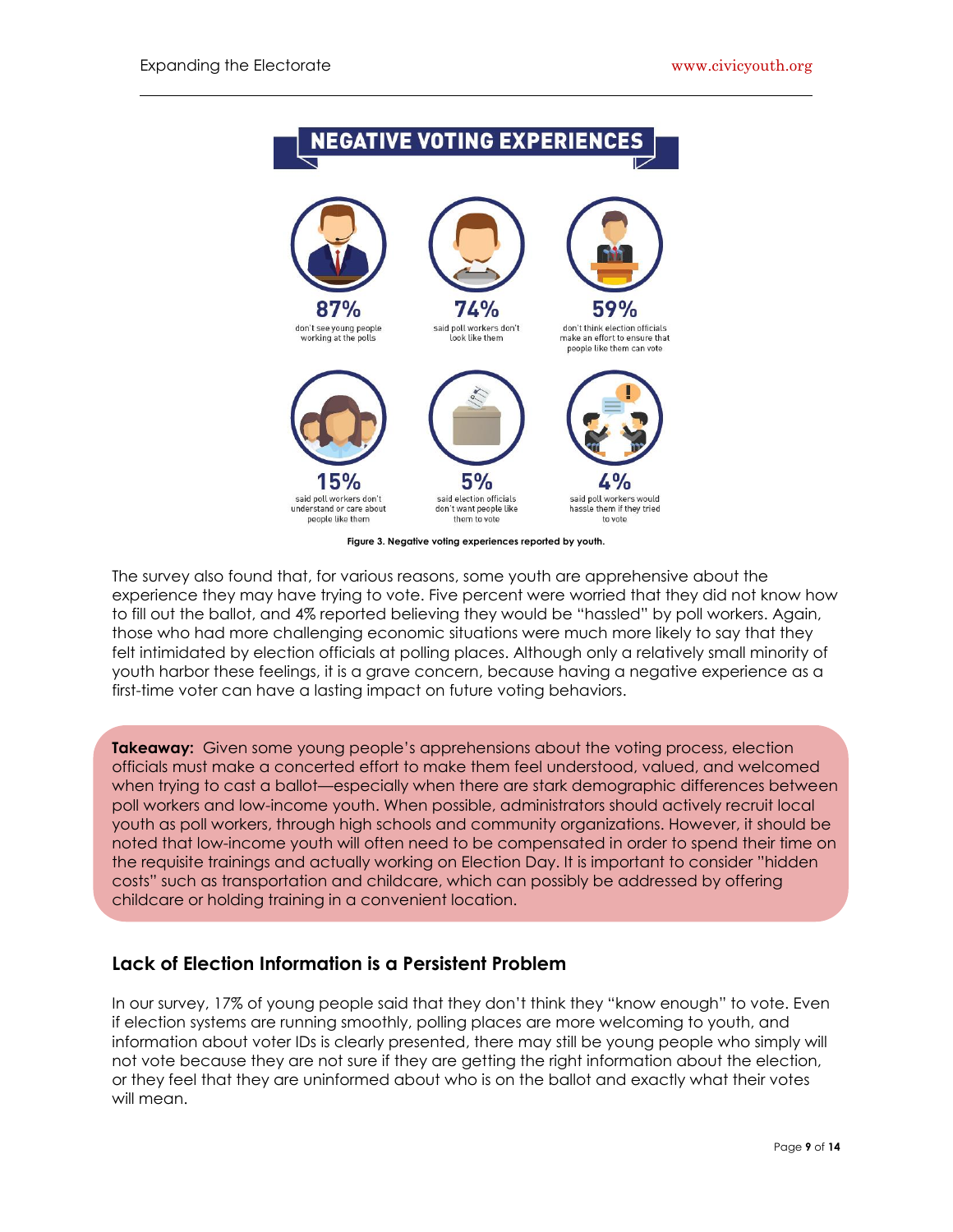$\overline{a}$ 

Young, low-income voters rely heavily on word-of-mouth from the people around them and from social media to gather election-related information. Sixty-one percent get election information from their family, and 35% from co-workers. Respondents with higher levels of education were more likely to get voting information from family and friends, likely because their peers and relatives are also more likely to discuss elections, issues, and candidates. <sup>9</sup> Conversely, respondents with more challenging economic situations were less likely to get voting information, including from family and friends. In addition, social media play a significant role, with 60% getting information from Facebook, followed by other social media platforms such as Instagram (19%), Twitter (16%), YouTube (15%), and Snapchat (14%).



**Figure 4. Where and how youth receive information about voting.** 

<sup>9</sup> A large survey of young people by the Commission on Young Voting and Civic Knowledge (2013) found that family discussions about social and political issues was highly correlated to young people's political engagement and informed voting. The more a family discussed social and political issues at home, the more likely the young adults were to be civically and politically engaged and vote in a way that demonstrated their understanding of issues and candidates' priorities.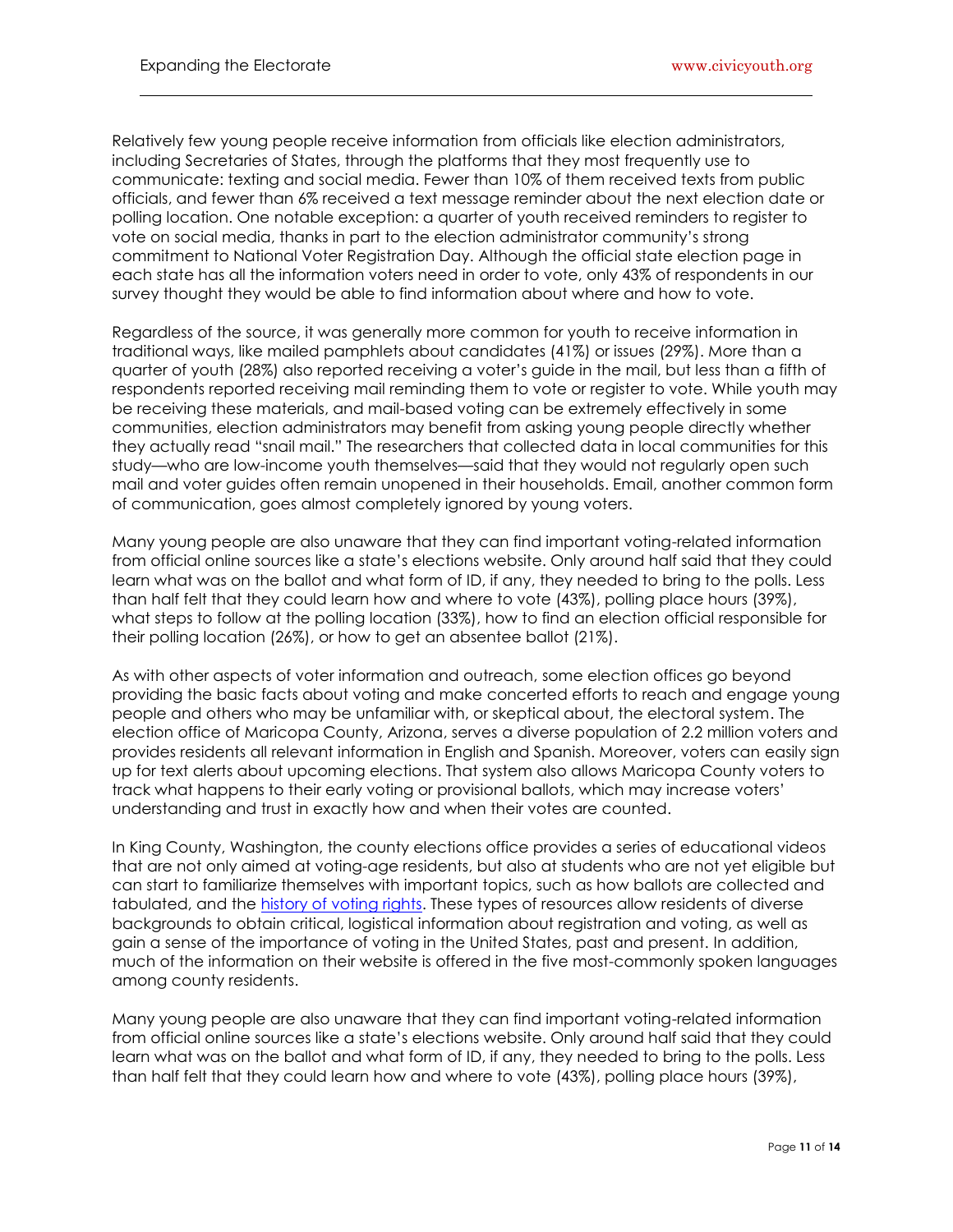**Takeaway:** Young people rely heavily on familiar and accessible sources of election information, such as family, friends, and Facebook. However, the information they get from these sources could potentially be inaccurate, especially among low-income youth whose relatives and peers may not be regular voters. Likewise, although social media companies are now making attempts to provide more accurate election-related news and information, these efforts are far from what is needed to effectively counter disinformation. As the official, authoritative sources of nonpartisan election information, election offices have a unique responsibility to increase the visibility of this information, to understand how best to communicate it to young people, and to undertake direct and sustained outreach that can help youth feel informed and ready to vote.

## **In Closing**

This report was developed with the goal of emphasizing key findings that have implications for election administration professionals, community organizations, and community members who work with election offices. There is a parallel effort by Opportunity Youth United to disseminate the survey's findings widely throughout their network and partner organizations, in order to educate young leaders and young people overall about election information that is commonly misunderstood, and to encourage young people to proactively reach out to local election offices so that they can receive and share accurate, nonpartisan information about elections and voting with their family, neighbors, and friends. We hope that election administrators will find these takeaways and recommendations useful as they make plans for youth engagement in upcoming election cycles and beyond.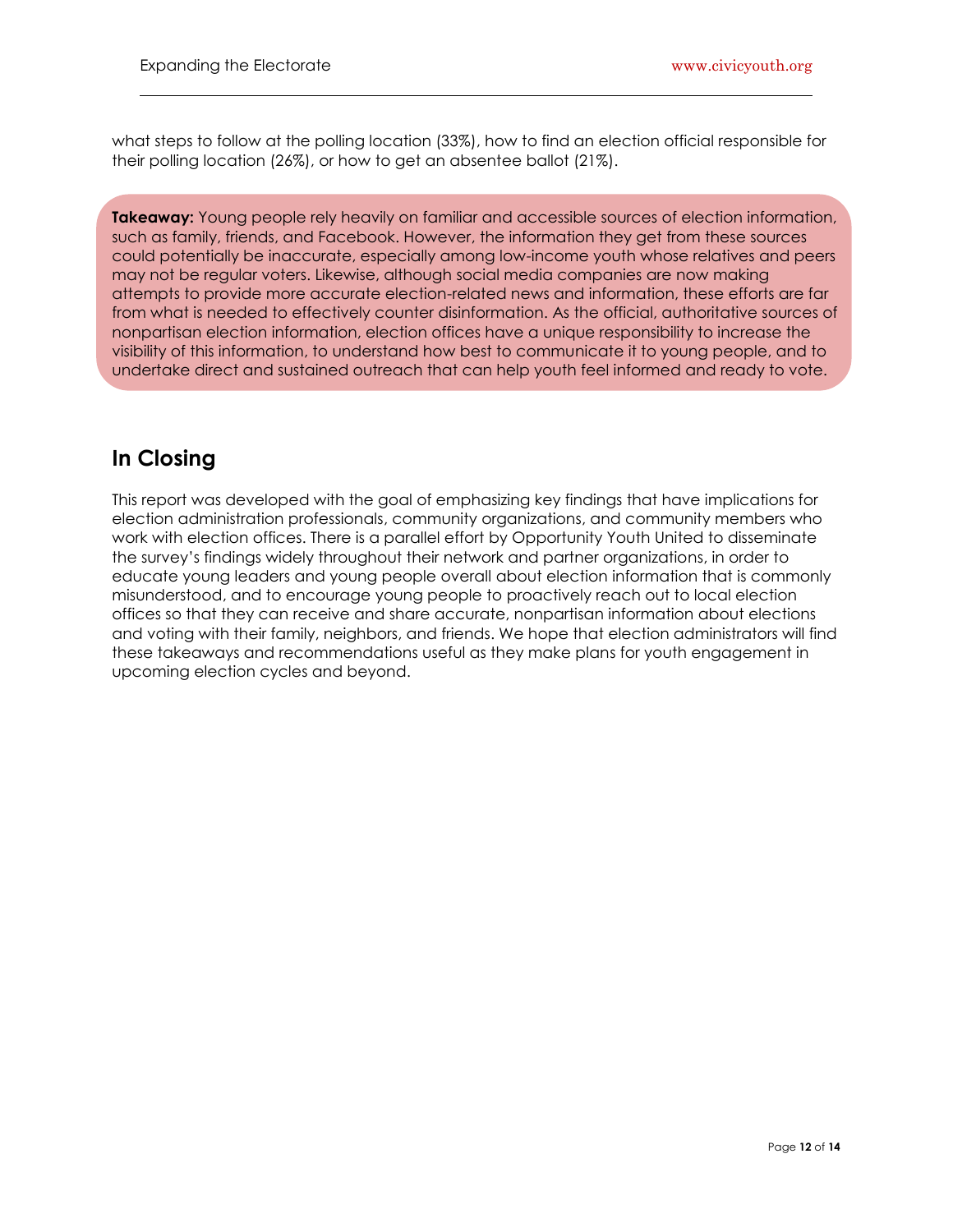## **Methodology**

Many of the foundational ideas behind this research come from previous studies conducted by both organizations, notably CIRCLE's "That's Not Democracy": [How Out-of-School Youth Engage](https://civicyouth.org/thats-not-democracy-how-out-of-school-youth-engage-in-civic-life-and-what-stands-in-their-way/)  [in Civic Life and What Stands in Their Way](https://civicyouth.org/thats-not-democracy-how-out-of-school-youth-engage-in-civic-life-and-what-stands-in-their-way/) and OYU's [Increasing Voter Engagement among Low-](http://www.lwvin.org/files/voter_engagement_white_paper_action_plan.pdf)[Income Young Adults.](http://www.lwvin.org/files/voter_engagement_white_paper_action_plan.pdf)

For this project, CIRCLE used a community-based participatory research (CBPR) strategy which allowed for the recruitment of hard-to-reach youth. Specifically, CIRCLE partnered with OYU to recruit young leaders from their peer-based network to work as "research associates." These young leaders were opportunity youth from urban and rural cities across the country.

Twelve research associates (two per city/town) provided guidance on the outreach and survey method and questions. Using this information, CIRCLE researchers developed the survey and piloted it with the research associates. Once the survey was finalized, research associates distributed it to their network of friends, family, and acquaintances who then reached out to their networks to recruit more participants. This method leverages the power of social networks to reach young people who are disengaged from elections using the power of degrees of separation. The research associates used a variety of ways to connect to their social networks, including digital outreach using email, Facebook, and text messages, as well as more traditional methods such as inviting peers to gatherings or meeting with them informally.

## **Participants**

CIRCLE partnered with Opportunity Youth United (OYU)—a national network of young people who experience poverty and who engage in their communities and advocate for policies to strengthen pathways out of poverty—to distribute the survey. The survey had a final sample of 1,127 racially and ethnically diverse youth, ages 18-34 (with over half of those surveyed ages 18- 22). These young adults came from six states—Arizona (377), Kentucky (150), Louisiana (111), Massachusetts (138), Mississippi (188), and Washington (144). A total of 31% came from homes where a language other than English was spoken, 36% were students, 27% were unemployed or underemployed, and 31% had never attended college. Although our respondents could choose multiple racial and ethnic categories, 29% identified as White, 41% as Black or African American, 13% as American Indian or Alaskan Native, 8% as Asian or Pacific Islander, and 13% as Latino (total will exceed 100%). Economic struggles were quite common: among working youth, 41% of them said they have to work more than one job at least occasionally and two-thirds of all respondents (67%) expressed some degree of economic struggle.

Once the surveys were completed, CIRCLE researchers analyzed the data and reported back the results to OYU partners and research associates. During a follow-up conference call, the research associates provided insight into some of the more surprising findings. In addition, CIRCLE developed an infographic that conveys the research findings in an organized and user-friendly format that will be helpful as partners and research associates disseminate the findings.

In a second conference call, partners and research associates strategized about different ways to share survey findings and best practices in the communities where the surveys were conducted. CIRCLE and OYU are developing additional dissemination plans for non-profit, academic, and other interested stakeholder groups.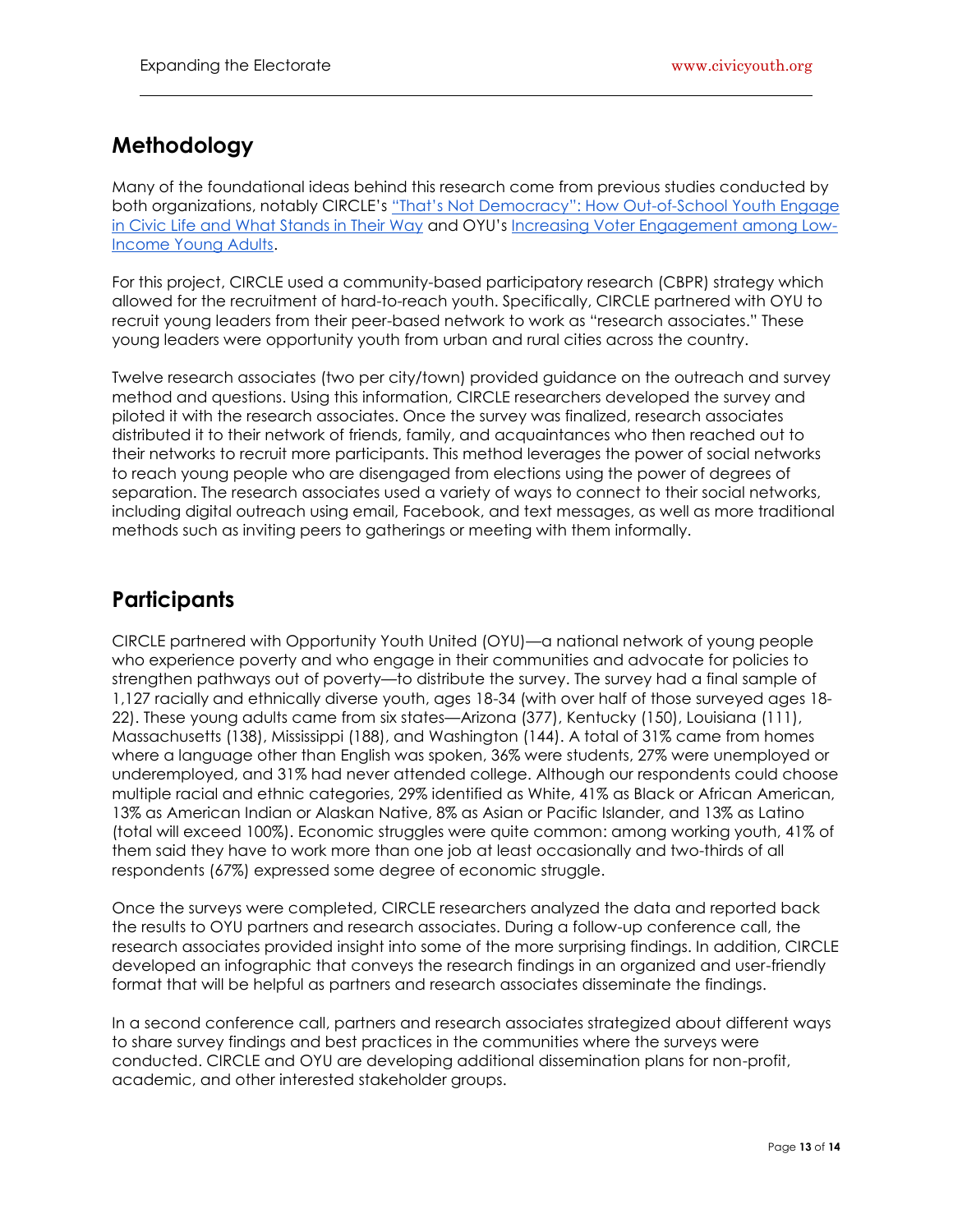## **Acknowledgements**

This document is a co-production of CIRCLE at Tufts University's Tisch College of Civic Life, Opportunity Youth United, and young people who care deeply about their community of lowincome youth and worked tirelessly to reach their peers and seek their input. We are deeply grateful for the efforts, for the passion they brought to this project, and for their expertise and experience related to low-income young people and electoral participation, which produced data that could not otherwise be obtained. We'd like to thank our Associate Researchers from six diverse cities and towns across the United States:

| Associate Name     | City/Town       |  |
|--------------------|-----------------|--|
| Julie Darlene Jent | Berea, KY       |  |
| Billy Deveriks II  | Berea, KY       |  |
| Amanda Shabowich   | Boston, MA      |  |
| Jair Ferreira      | Boston, MA      |  |
| Shaquonda Epson    | Greenville, MS  |  |
| Michael Starks     | Greenville, MS  |  |
| Kyle Knox          | Phoenix, AZ     |  |
| Philan Tree        | Phoenix, AZ     |  |
| Geoffrey Adams     | New Orleans, LA |  |
| America Lenox      | New Orleans, LA |  |
| Hikma Sherka       | Seattle, WA     |  |
| Freda Crichton     | Seattle, WA     |  |

This project was generously funded by the Democracy Fund, a bipartisan foundation established by eBay founder and philanthropist Pierre Omidyar to help ensure that the American people come first in our democracy. We are grateful for the financial support as well as expert advice we received from the Democracy Fund staff.

**CIRCLE** [\(www.civicyouth.org\)](file:///C:/Users/amedin02/Desktop/www.civicyouth.org) is a nonpartisan, independent, academic research center that studies young people in politics and presents detailed data on young voters in all 50 states. CIRCLE is part of the Jonathan M. Tisch College of Civic Life at Tufts University.

The only university-wide college of its kind, the **Jonathan M. Tisch College of Civic Life** [\(http://tischcollege.tufts.edu/\)](http://tischcollege.tufts.edu/) offers transformational student learning and service opportunities, conducts groundbreaking research on young people's civic and political participation, and forges innovative community partnerships. Its work is guided by two core beliefs: that communities, nations and the world are stronger, more prosperous, and more just when citizens actively participate in civic and democratic life; and that higher education has a responsibility to develop the next generation of active citizens.

**Opportunity Youth United** [\(www.oyunited.org\)](www.oyunited.org) is a national multi-racial movement of young leaders from low-income communities and their adult allies, united to increase opportunity and decrease poverty in America. OYUnited is organizing youth-led Community Action Teams and outstanding young Community Leaders across the country to transform their local communities and influence policy, speaking up and bringing their recommendations for ending poverty and injustice to their elected officials, mobilizing their peers to vote, and organizing community improvement projects of their own design. The movement's leadership body is the National Council of Young Leaders, current and former Opportunity Youth who have transcended poverty with the help of our Sponsoring Organizations.